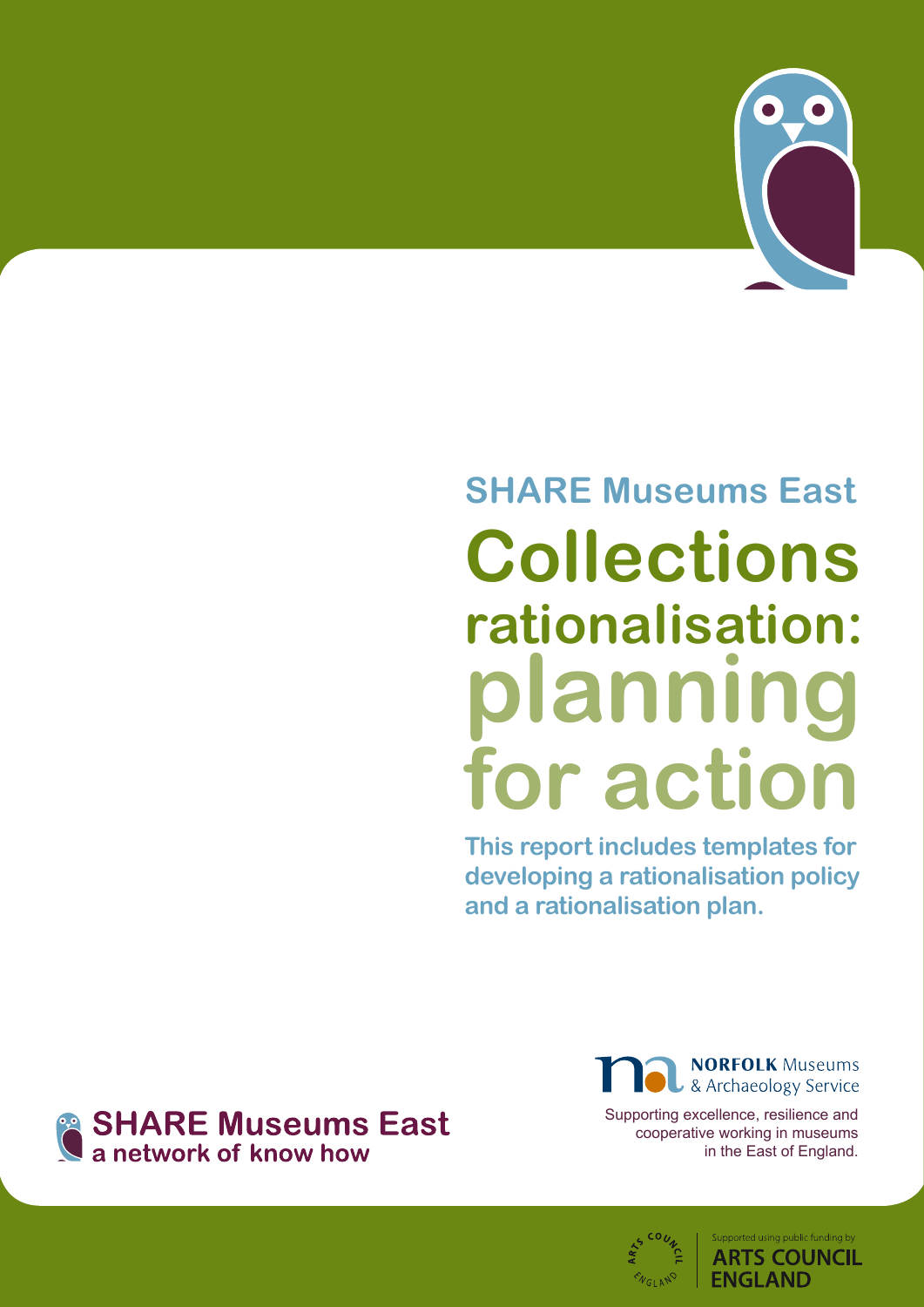



| <b>Contents</b>                                      | Page |
|------------------------------------------------------|------|
| Part 1                                               |      |
| <b>Inroduction to Collections Rationalisation</b>    | 4    |
| Part 2                                               |      |
| <b>Sample Template 1</b>                             |      |
| - Collections Rationalisation Policy                 | 6    |
| <b>Sample Plan Template 2</b>                        |      |
| - Collections Rationalisation Plan                   | 8    |
| Part 3                                               |      |
| <b>Case Studies</b>                                  | 14   |
| <b>Challenges and Solutions</b>                      | 16   |
| Sources of information and advice on rationalisation | 19   |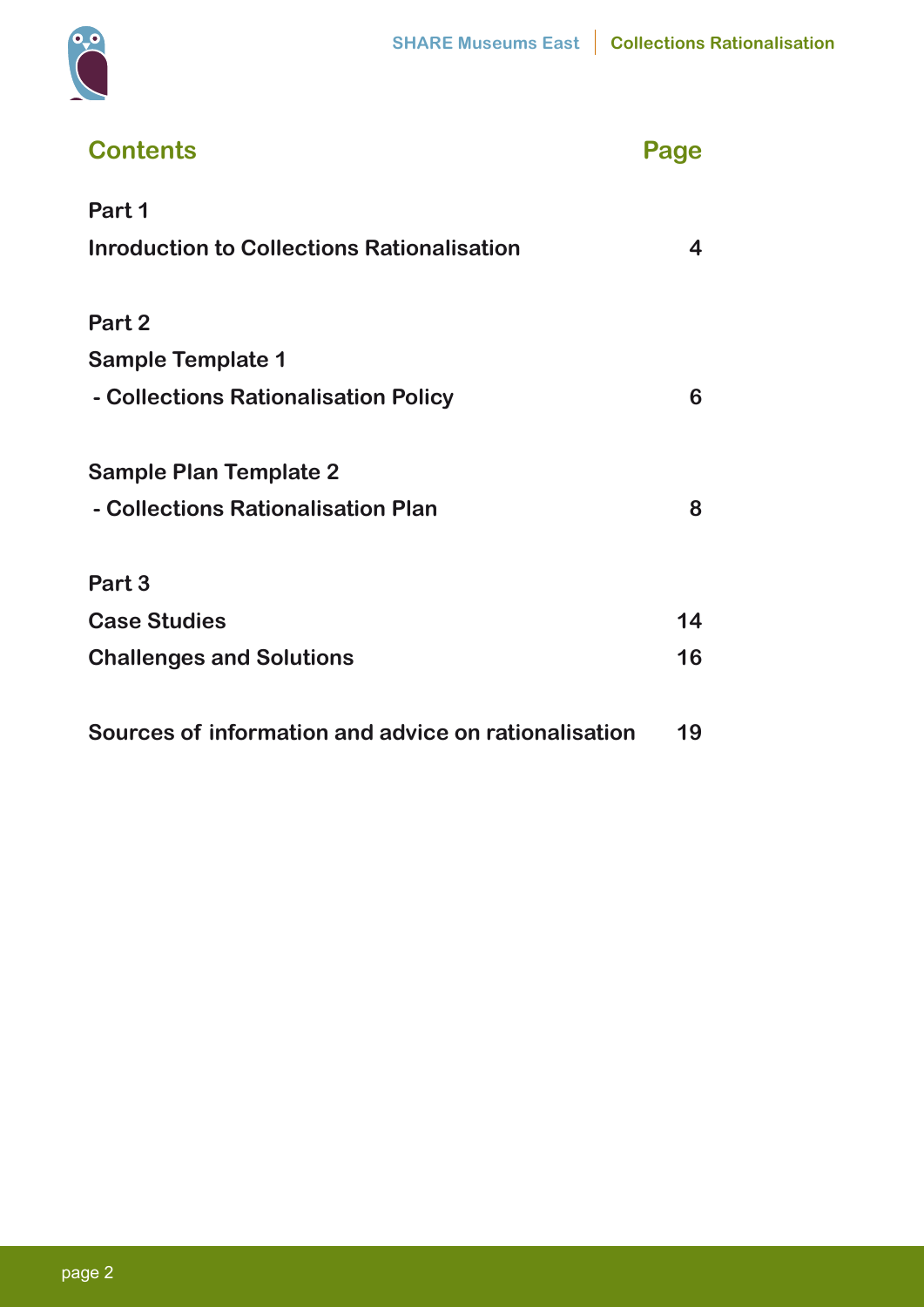

# **Foreword**

**This report is the culmination of a collections rationalisation project managed by Norfolk Museums and Archaeology Service as part of its Renaissance Museum Development Programme for the East of England (SHARE Museums East). The aim of this project was, in the first instance, to work with a number of museums across the region to explore the meaning of collections rationalisation.**

As part of this discussion, six participating museums met together with the Regional Museum Development Manager and a specialist consultant, Emmeline Leary, to discuss the definition and to explore what the benefits of rationalisation could be to their users. During this initial meeting, the museums also discussed what, in their organisational mission statement, forward plan and acquisitions & disposals policy could impact on collections rationalisation, and what sorts of things might be preventing their collections from being used effectively to benefit the public. Each participating museum (Bishops Stortford Museum, North Hertfordshire Museums Service, Peterborough Museum and Art Gallery, Scott Polar Museum, Southend Museums Service and Welwyn Hatfield Museums Service) worked on a one-to-one basis with the consultant and was supported to develop an



organisational policy around rationalisation. They also developed a rationalisation plan that they could take forward using a small grant from the Museum Development Programme.

Having worked with these museum services on collections rationalisation, this report provides a range of information that should be of use to others considering undertaking work in this area. In particular, through this project it has been possible to consider carefully the definition of collections rationalisation, keeping in mind public benefit as a central strand. The report considers in some detail the ways in which rationalisation can improve and support the delivery of a range of museum functions and priorities. Importantly, drawing on the work undertaken by the participating museums, this report includes a template for developing a rationalisation policy and plan. In addition, the report includes a section exploring the various challenges museums in this project faced and the solutions that they found.

In the Museums Accreditation Scheme (http:// www.artscouncil.org.uk/what-we-do/supportingmuseums/accreditation-scheme/), museums are required to make a statement regarding rationalisation as part of their collections management strategy (Accreditation Scheme for Museums and Galleries in the United Kingdom: Accreditation Standard 2.2.4). It is anticipated that the resources within this report will support museums in this area of work.

#### **Natasha Hutcheson**

Regional Museum Development Manager, Norfolk Museums and Archaeology Service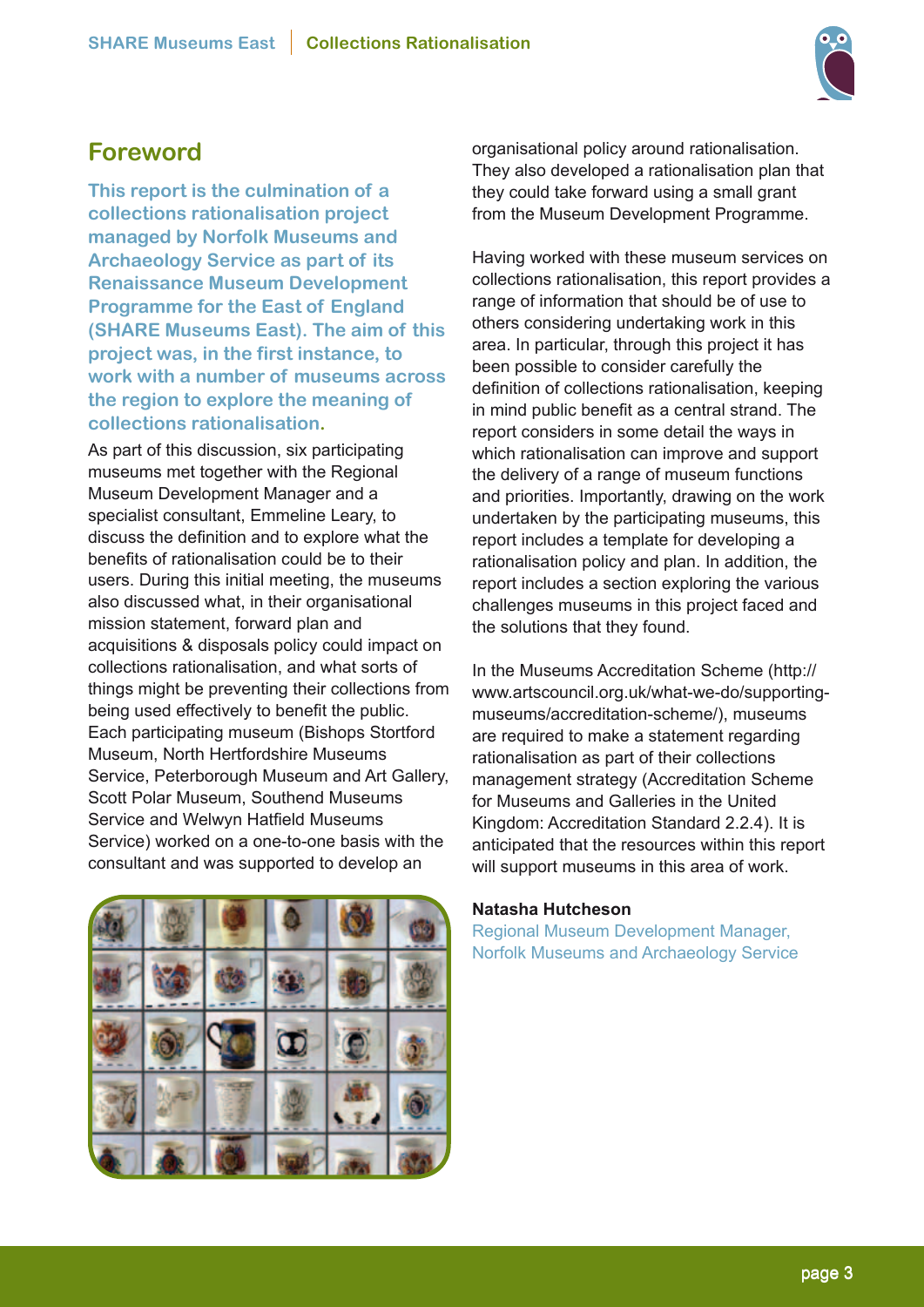

# **Collections Rationalisation: Planning for Action**

Emmeline Leary

# **Part 1 Introduction to Collections Rationalisation**

# **Background**

Over the past few years, museums have increasingly implemented collections rationalisation as a means of revealing the potential of their collections to benefit the public.

The foundation for a rationalisation process which meets legal, ethical and professional standards was laid by the Museums Association (MA) which approved the Guidelines for Professional Conduct and the Code of Practice for Museum Authorities in 1977. These documents, revised in the 1980s and 1990s culminated in the first Code of Ethics for Museums published in 2002 and updated in 2008. The major shift towards a more dynamic approach to understanding and realising the potential of museum collections to benefit the public began with the Collections for the Future report published by the MA in 2005 which was followed by the launch of the Effective Collections programme in 2007 and the Disposal toolkit in 2008.

Alongside these developments, the Museums & Galleries Commission's Museum Registration scheme provided a formal process for the disposal of collections within the context of a museum standard from 1988. Renamed Museum Accreditation at its second review in 2004, the standard became the responsibility of the Museums, Libraries and Archives Council and covered more than 1800 UK museums. The latest version, which for the first time includes a requirement to state rationalisation priorities, was launched in 2011 and is run by Art Council England.

#### Definition of Collections Rationalisation

'Improving public benefit by refining collections in line with the museum's statement of purpose.'

#### *Commentary*

*This definition is based on that included in the glossary of the 2011 Museum Accreditation Standard.*

*For the purposes of the Renaissance East of England project, rationalisation was not confined to the permanent removal of items from the collections but covered a range of options including reviewing loans. By taking this approach, a fuller understanding of the potential of all the collections to provide public benefit could be gained by museums from the inception of their rationalisation plans.*

Collections rationalisation and museum operation

Rationalisation can improve and support the delivery of a range of museum functions and priorities some of which are examined below.

## **1 Improving benefit to the public**

The approach taken in this project was to stress public benefit factors when creating a rationalisation plan. By linking the museum's statement of purpose with information on how collections help to deliver that purpose, a firm basis for rationalisation can be created which will also provide a clear starting point for communicating why and how rationalisation is taking place. Most museums preparing a rationalisation plan have no difficulty in identifying the professional and organisational benefits likely to be derived from the process. Such outcomes, while of importance to those creating the plan, are not necessarily the only factors of importance to the public and to external organisations, who are more likely to seek information on how users will benefit.

#### **2 Museum management**

By examining existing planning and policy documents in the course of creating the plan, museums may become aware of inconsistencies relating to the scope of the collections and their intended use as well as to priorities and timing. The case for rationalisation can be supported by noting such inconsistencies within the plan. Steps can therefore be taken to avoid possible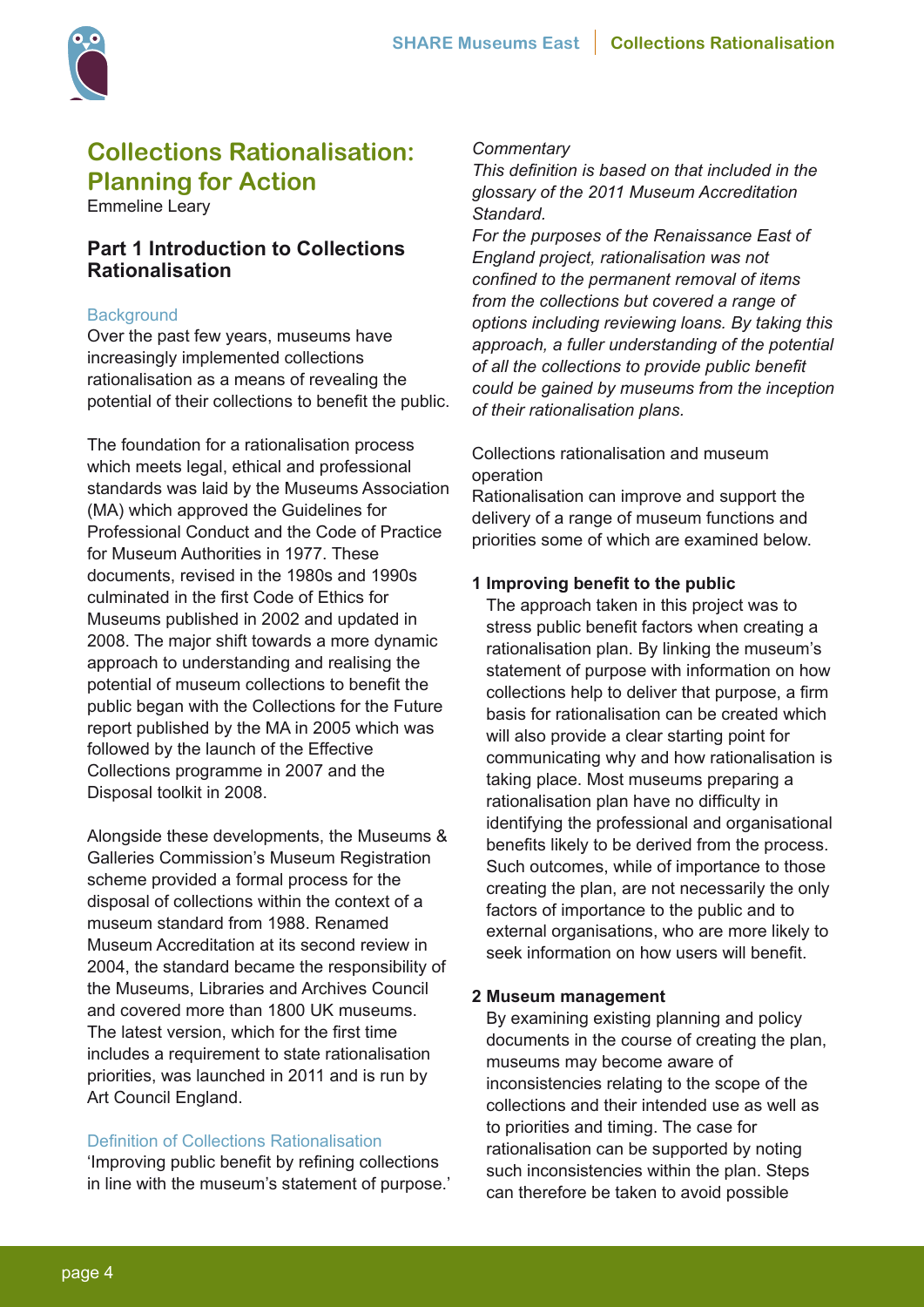

adverse effects on the implementation of the plan and on communication and consultation.

## **3 Collections care and management**

When preparing a rationalisation plan, a wide range of collection management issues could emerge as potentially benefitting from the rationalisation process. They include clarifying ownership, reviewing acquisition parameters, and loans, expanding documentation and improving the security, storage, care, and conservation arrangements.



# **4 Sustainability**

The MA used the generally accepted definition of sustainability - 'meeting the needs of the present without compromising the ability of future generations to meet their own needs' and focused on the three sustainability headings, economic, environmental, and social in its discussion paper, Sustainability and museums, 2008. Many museums are now building a sustainable approach into their operation. Creating and implementing a rationalisation plan could directly contribute to targets in these areas. For example, taking action to reduce storage costs as fewer collections are held following rationalisation will support economic sustainability while social sustainability would be enhanced by establishing a dialogue with users on the challenges museums face in caring for

collections. The 2011 Museum Accreditation standard (1.10) covers for the first time the requirement to have a policy statement on environmental sustainability which is appropriate to a museum's statement of purpose.

# **5 Ethics and legal issues**

Museums undertaking rationalisation must be scrupulous in their approach to ethics and to legal issues associated with the process. Museums' actions in these areas are likely to be the subject of external scrutiny and a clear statement on both areas should be included in the plan. Depending on the circumstances, ethical matters could be linked to the motivation for rationalisation, public benefit and how decisions on rationalisation are made. Legal issues could arise in matters of ownership, agreements with past owners or legislation affecting the museum and specific parts of the collections. It should be noted however that no single source of information exists to direct museum to specialist advice on the potential legal implications relating to the enormous range of material which comprises museum collections. Museums seeking advice may also find that the views of different specialists may not be consistent with each other.

# **6 Museum Accreditation**

All museums participating in the Accreditation scheme will have an acquisition and disposal policy which provides the basis for the disposal process. In addition, the standard covers key elements of the management and care of collections and public access. The 2011 Museum Accreditation Standard (item 2.2.4) includes the requirement that the collection development (acquisition and disposal) policy must include 'themes and priorities for rationalisation and disposal.' By creating and implementing a rationalisation plan, museums will be in a good position to meet this requirement.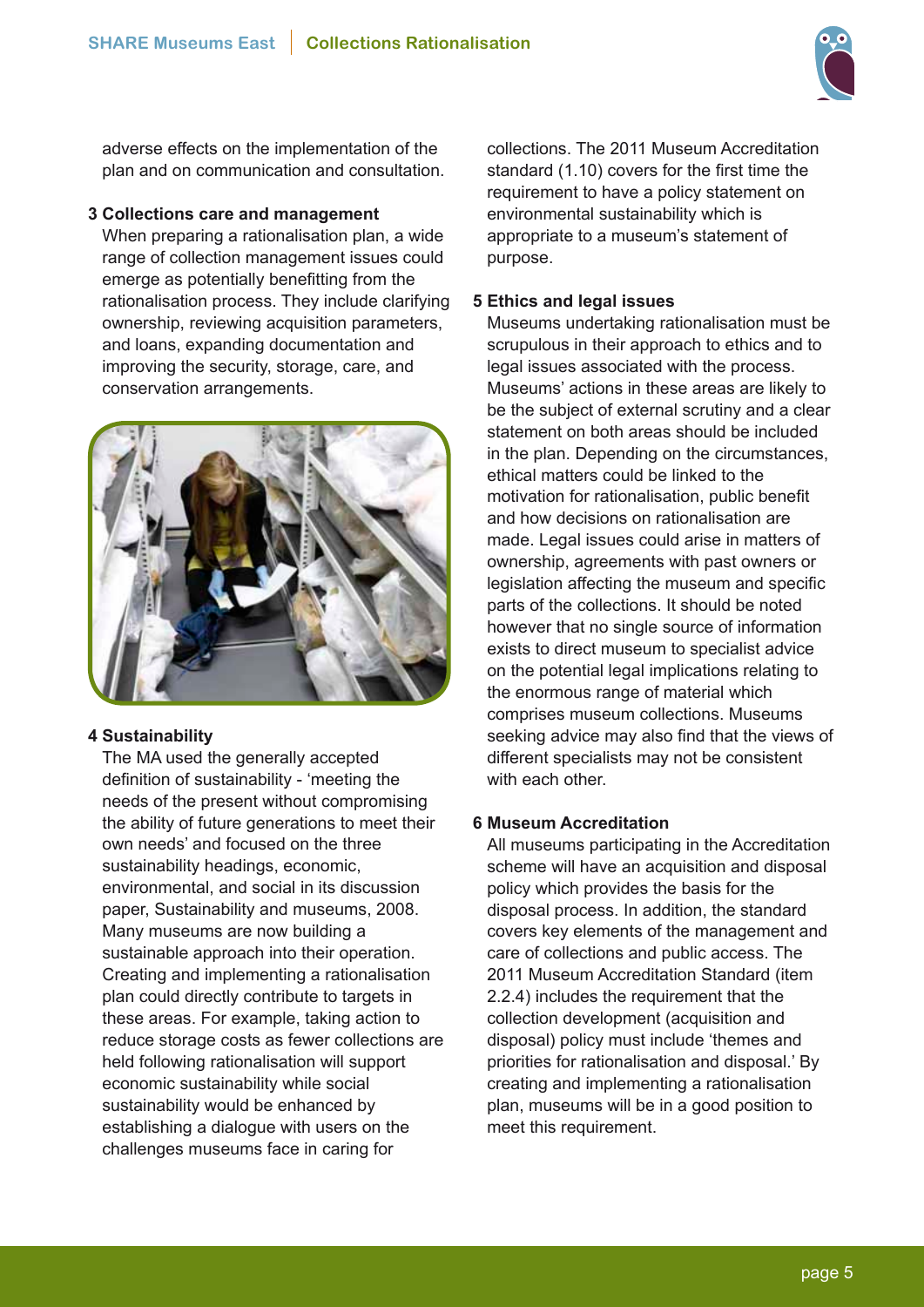

# **Part 2 Templates**

The following two templates provide a starting point when considering developing a rationalisation policy and plan for your own museum. Both these templates can be found as word documents in the resources section on the SHARE Museums East Website (www.sharemuseumseast/trainingresources.aspx). *The commentary in italics is for guidance and does not form part of the templates.*

# **Template 1: Rationalisation Policy**

Name of museum: .....................................................................................................

Date of document: .....................................................................................................

Document approved by: ............................................................................................

'Museums enable people to explore collections for inspiration, leaning and enjoyment. They are institutions that collect, safeguard and make accessible artefacts and specimens, which they hold in trust for society.'

*Museums Association - definition of a museum*

# Definition of Collections Rationalisation

'Improving public benefit by refining collections in line with the museum's statement of purpose.' **Principles** 

# **1 Collections will be used to achieve our purpose**

*[Insert statement of purpose/mission statement]*

# **2 Collections will be used effectively to benefit the public**

Public benefit is achieved by using the collections for Display/ Research/ Handling/ Demonstration/ Spares/ Set dressing. This activity may be organised by the museum or by other organisations to which we lend items. It is necessary, from time to time to reassess collections' potential for public benefit in relation to our purpose, plans and polices as well as to take account of changes to legal and ethical considerations. Our users will benefit from good collection management practices which improve the potential for the effective use of the collections.

# **3 Collection Rationalisation will cover a range of options**

Benefit to the public must be demonstrated in the choice of option made. Alternatives, not in order of priority are:

- Allocating items a different use within the museum
- Returning items on loan
- Recalling items on loan to other organisations
- Converting loans to the museum to gifts to the museum
- Disposal by gift to another Accredited museum or if this is not possible to other organisations or individuals
- Disposal by sale to another Accredited museum or if this is not possible to other organisations or individuals
- Disposal in cases of restitution, repatriation or spoliation
- Disposal by recycling
- Disposal by destruction full or partial, in cases where no other option exists

# **4 Collections rationalisation will observe the ethical and legal considerations outlined in the Museum Accreditation standard and the MA Code of Ethics**

Ethical matters relating to collections rationalisation include the process taking place: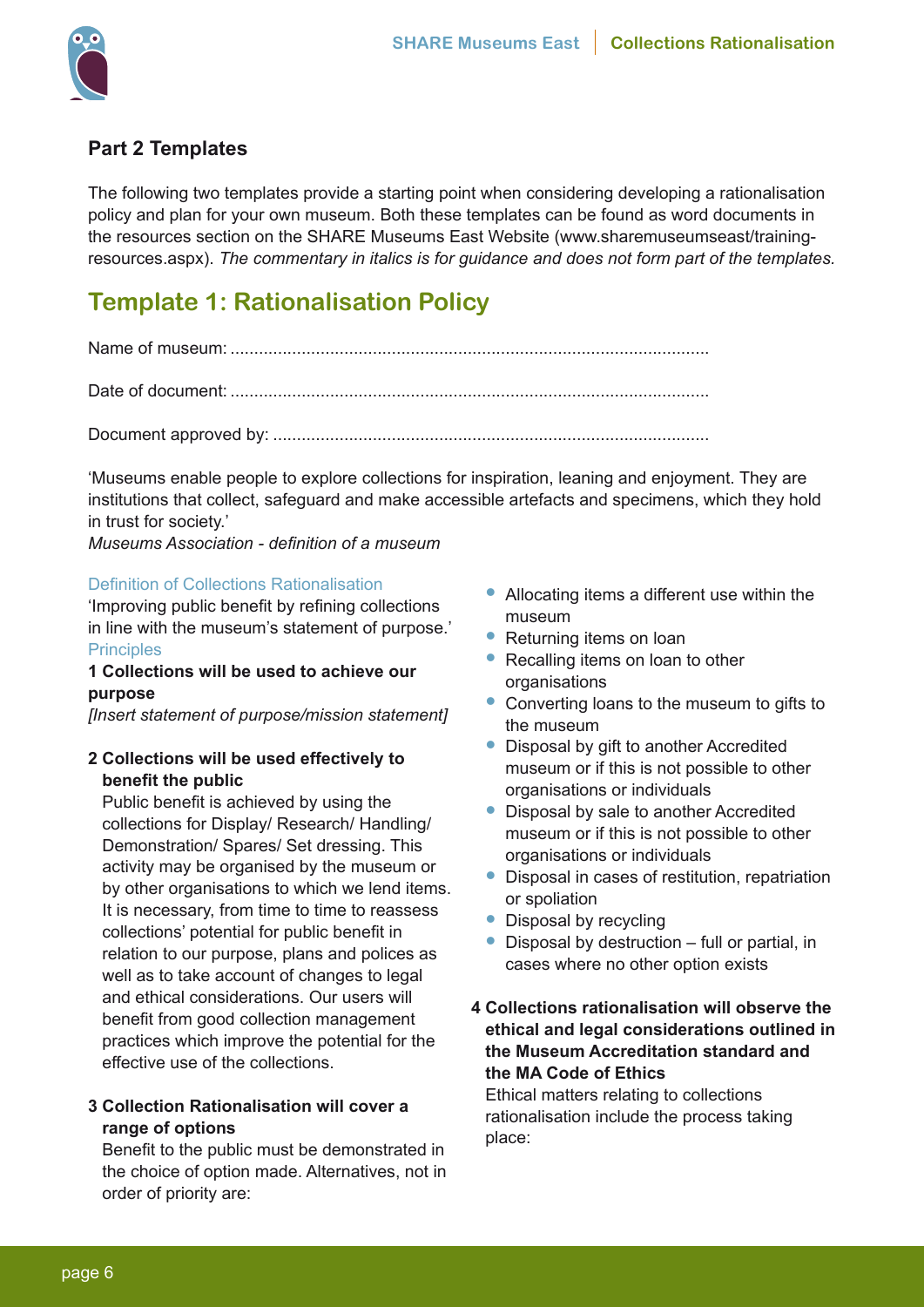

- within a clearly defined collections policy
- on the advice of a range of staff (not an individual)
- when agreed by the governing body in the case of disposal
- with the intention that items remain in the public domain whenever possible
- when it is unlikely to damage public trust in museums
- when it is likely to increase public benefit deriving from the collections
- when financially-motivated disposal is only implemented in exceptional circumstances

Decisions made relating to collections rationalisation may be affected by legal restrictions arising from factors such as:

- legislation relating to the governing body of the museum [and its charitable status]
- legislation relating to the museum's collections
- the governing constitution of the museum
- museum management agreements
- conditions attached to gifts, bequests, purchases, loans and grants
- the ownership of items including those not yet accessioned into the collection

If doubts on legal restrictions exist, appropriate advice will be sought.

**5 The collections rationalisation process and its documentation will take account of the requirements of the Museum Accreditation scheme, the MA Code of Ethics and the guidelines in the MA Disposal Toolkit**

In addition to ethical and legal matters, the implementation of the rationalisation process must demonstrate that the requirements have been met and guidelines followed. The process will be differ depending on whether

items are to be permanently disposed of from the collection, whether they have or have not been accessioned into the collection or are on loan to or from the museum. Documentation requirements are given in the museum's Documentation Procedural Manual.

**6 The selection of items for rationalisation and the choice of a new owner will be subject to formal processes and written criteria with assistance from appropriate specialists**

Formal processes and criteria will ensure that consistency and transparency in collections rationalisation can be demonstrated. Specialist knowledge and advice will support the museum to make informed decisions on how the public benefit potential of items can best be achieved.

**7 Our plans, polices and collection management arrangements will be reviewed and amended as necessary to reflect any changes in our approach to the development and use of the collections** Collections rationalisation provides an opportunity to review plans, policies and practices relating to acquisition, disposal, loans and other aspects of collection management to ensure that the collections are being used effectively for public benefit. Any changes made will be consistent with the prevailing Museum Accreditation standard and with ethical and legal considerations.

# **8 Public trust in the museum as holders of the collections will be maintained by consultation and communication**

We recognise the need to raise understanding both inside and outside the museum of the public benefits arising from collections rationalisation. This includes respecting the sensibilities of those who have donated items to the museum, stakeholders and special interest groups.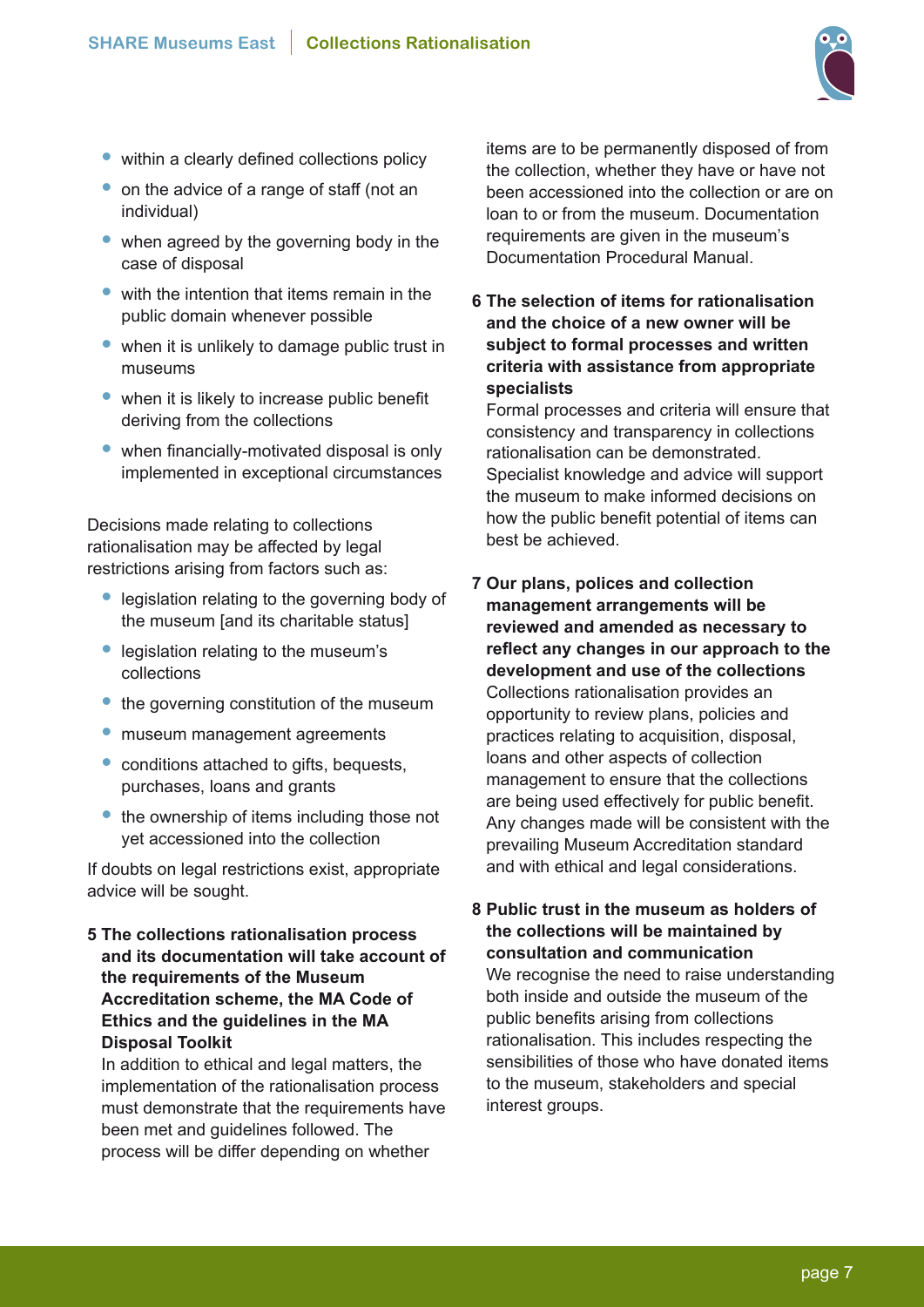

# **Collections rationalisation plan**

#### **Background**

Why is a plan necessary? A plan will:

- provide a structure for the discussion of rationalisation
- formally set out the rationalisation processes
- indentify who is responsible for implementing the plan
- support understanding of the context in which rationalisation takes place
- demonstrate knowledge of the rationalisation process and guide its implementation
- state the intended timescales for completing implementation
- support internal/external funding bids
- provide information to be used in internal and external communication and consultation

Structure of the plan

The template represents four stages:

- 1. Establishing a foundation for rationalisation work
- 2. Preparing for collections rationalisation
- 3. Implementing rationalisation
- 4. Post-rationalisation action

Detailed processes to support rationalisation can be developed in parallel to the plan and are not covered here.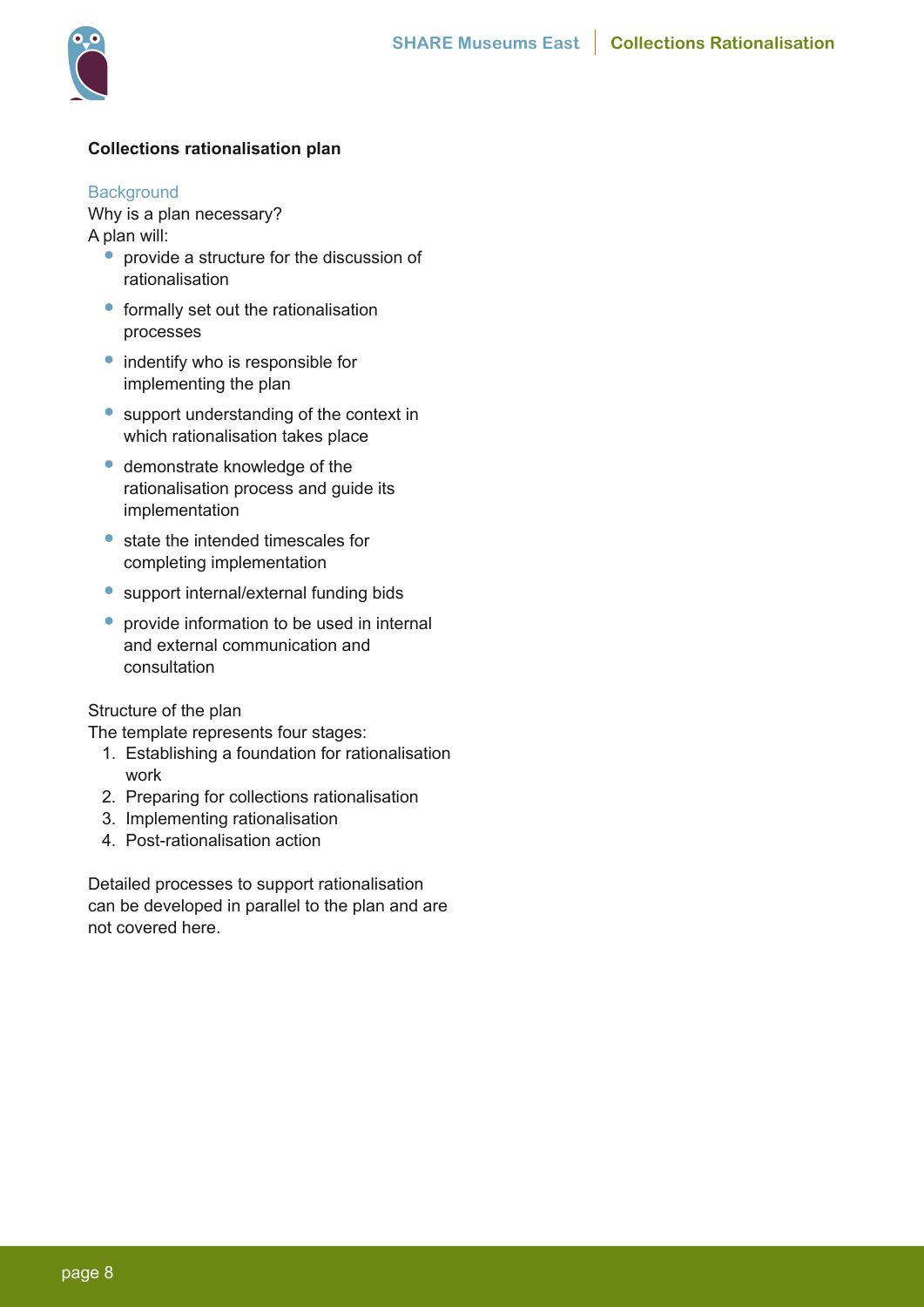

# **Template 2: Collections Rationalisation Plan**

# Statement of purpose and how collections are used to achieve the purpose [Insert statements]

# *Commentary*

*The museum's statement of purpose/mission statement will include the key concepts regarding the collections and public benefit which will underpin the creation of the Plan. For example:*

*'The County Museum collects, documents, cares for and provides access to collections which we use to inspire and educate the public in the history of the county and its people.'*

*A statement on how collections can be used to achieve the museum's mission might be: 'The collections and information about them are used to achieve our mission via displays, interpretation, formal and informal learning events and activities and we support research into the collections by staff, volunteers and the public.'*

# **Stage 1 Foundation for Collections Rationalisation**

Definition of Collections Rationalisation [Insert definition]

*Commentary This is the definition used in the Principles of Rationalisation.*

Principles of Collections Rationalisation [Attach copy of Principles of Rationalisation]

#### **Commentary**

*It is crucial to test the plan against the Principles at all stages of its creation and implementation.*

Overview of collections [Insert statement]

## *Commentary*

*A summary paragraph or table describing the entire collection using parameters which include the type of material, numbers, display, storage and loans should be inserted. Such a summary is likely to exist or be easily created from data already held by the museum. This summary forms part of the context against which rationalisation will take place.*

Collections in relation to Forward Plan and Acquisition and Disposal policy [Insert statement]

#### *Commentary*

*The Forward Plan and Acquisition and Disposal policy should be consistent with the museum's intentions to rationalise its collections. If this is the case, the statement should confirm that fact. An examination of these documents may however reveal inconsistencies which should mentioned in the statement. For example, the planned expansion or contraction of storage areas may impact on the preferred rationalisation options. Likewise, those parts of the collections intended for development or disposal when the Acquisition and Disposal was*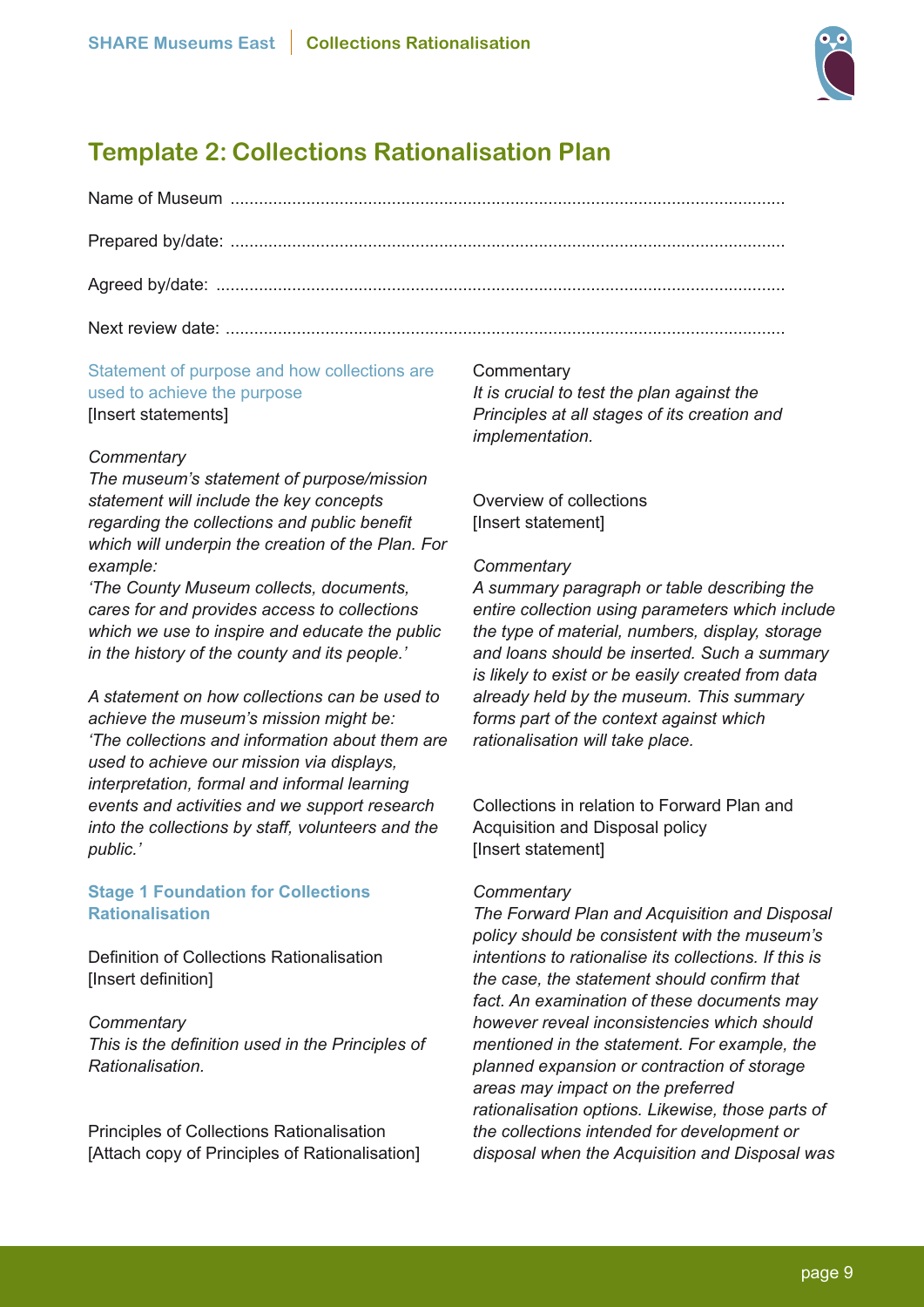

*created may not now be considered as priorities.* [Attach copies of the Forward Plan and Acquisition and Disposal Policy]

Key collection management and/or other issues affecting public benefit which have motivated this plan [Insert statement]

## *Commentary*

*In order to build a firm case for rationalisation, it is vital to demonstrate that it has been motivated by specific issues affecting collections management and public benefit. Such an approach is likely to have a strong appeal to governing bodies and funding organisations rather than one which focuses on benefitting the comfort and convenience of staff and their personal views of the collections.*

Intended outcomes from collections rationalisation related to public benefit [Insert statement]

#### *Commentary*

*Based on the issues identified in the previous paragraph, this statement provides an opportunity to describe the public benefits which will result from rationalisation. The clear articulation of these benefits within the plan can also be called upon when communication and consultation on rationalisation is taking place (see Stage 3).*

Overview of collections rationalisation potential [Insert table]

# *Commentary*

*The table (example given) should cover all the museum's collections including and loans in and loans out. By taking this approach, it can be demonstrated that rationalisation is being planned on the basis of a complete overview of the collection rather than from a partial and biased viewpoint.*

## EXAMPLE

| <b>Collection</b><br>areas | <b>Estimated</b><br>numbers in all | Rationalisation<br>potential |
|----------------------------|------------------------------------|------------------------------|
| Art                        | 300<br>20 loans out                | Yes Loans out                |
| Natural history            | 100                                | Yes                          |
| Transport                  | 20<br>5 loans in                   | Yes Loans in                 |
| Archaeology                | 2000                               | N٥                           |

# **Stage 2 Preparing for collections rationalisation**

Methodology to identity items rationalisation including assessment criteria [Insert statement]

## *Commentary*

*The criteria should be derived from the motivations for rationalisation indentified in Stage 1. The number of criteria should be limited to avoid the assessment process becoming unwieldy. It should also be recognised that the criteria may not be equally relevant to all elements of the collections. Including levels to indicate how far the item under assessment meets the criteria is advisable. Training in the assessment process should be provided for all individuals undertaking this work.*

Forms used to assess items for rationalisation [Attach copies of forms]

# *Commentary*

*Depending on the type of material being assessed, more than one form may be required. The forms should incorporate the criteria identified in the methodology. It is suggested that the design of the form is kept as simple as possible to reduce the risk of inconsistency in the assessment process. The name of the assessor and the date of assessment should be recorded on the form.*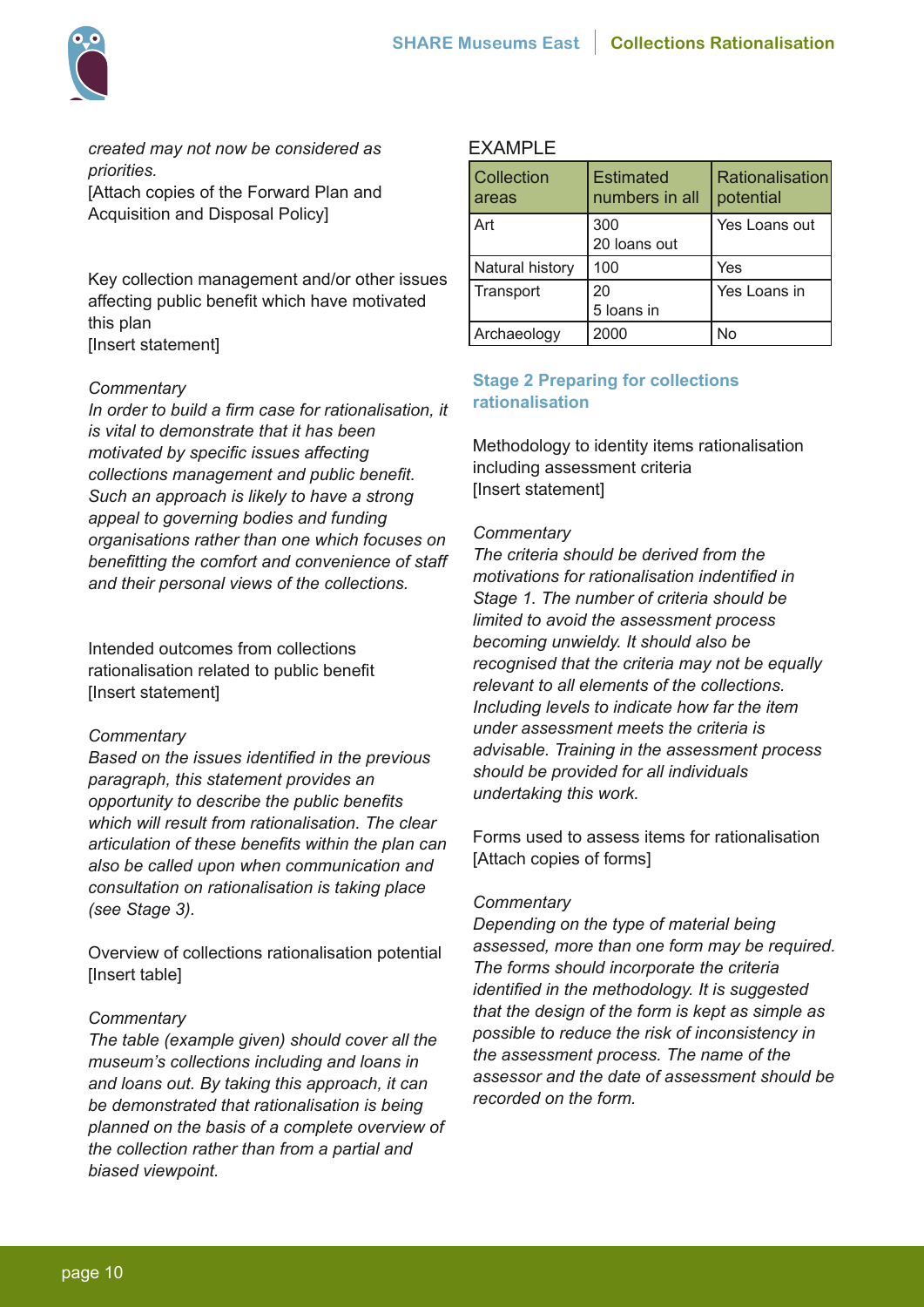

Staff/volunteers who will work on collections rationalisation [Insert statement]

## *Commentary*

*Rationalisation will inevitably involve several individuals and may require new staff members or volunteers to be recruited. The names and job titles of personnel should be listed together with an indication of the role they will undertake in the rationalisation process and the timescales. If personnel are to be recruited, this should also be noted together with the planned dates of their work.*

Overall management responsibility and reporting arrangements for rationalisation [Insert statement]

## *Commentary*

*The individual with overall responsibility for the rationalisation project should be identified and an indication of how progress with rationalisation will be reported by this person to more senior levels of the organisation should be given. A note of how progress on rationalisation will be reported to this person including frequency should also be included.* Additional resources required [Insert statement]

#### *Commentary*

*The implementation of rationalisation may require resources such as finance, space, equipment, training and specialist advice which are not already in place. Inevitably, training in the various elements of rationalisation will be necessary especially for newly recruited staff or volunteers and associated collection handling could also be required. The potential origin of any additional financial resources should be identified and timescales given if appropriate. It may also be necessary to identify and prepare adequate space to accommodate both personnel and the material under assessment. New equipment such as shelving, laptops or* 

*cameras may be required. Finally, the need for specialist advice in relation to particular parts of the collections should be identified.*

Any existing resources which will be utilised to support rationalisation should be noted to demonstrate that the needs of the project have been considered.

Overall timescale [Insert statement]

## *Commentary*

*The anticipated completion date for the rationalisation work should be given together with any factors affecting this timescale. A more detailed breakdown will be included in the basic work plan at the end of this Stage.*

Published standards and guidance [Insert list]

#### *Commentary*

*A list of the relevant standards and guidance should be included and a check should be made that these items are available in the museum for reference. A list of key items is given at the end of this document.*

Basic work plan [Insert work plan]

#### *Commentary*

*By creating a simple work plan, the museum will identify those collections which will be subject to rationalisation, the actions required to achieve rationalisation, the personnel who will carry out the work and the timescale within which the activity will take place. An example of how the work plan might look is given below.* 

# Example

| Collection<br>area | <b>Action</b> | <b>Personnel   Timescale</b> |  |
|--------------------|---------------|------------------------------|--|
|                    |               |                              |  |
|                    |               |                              |  |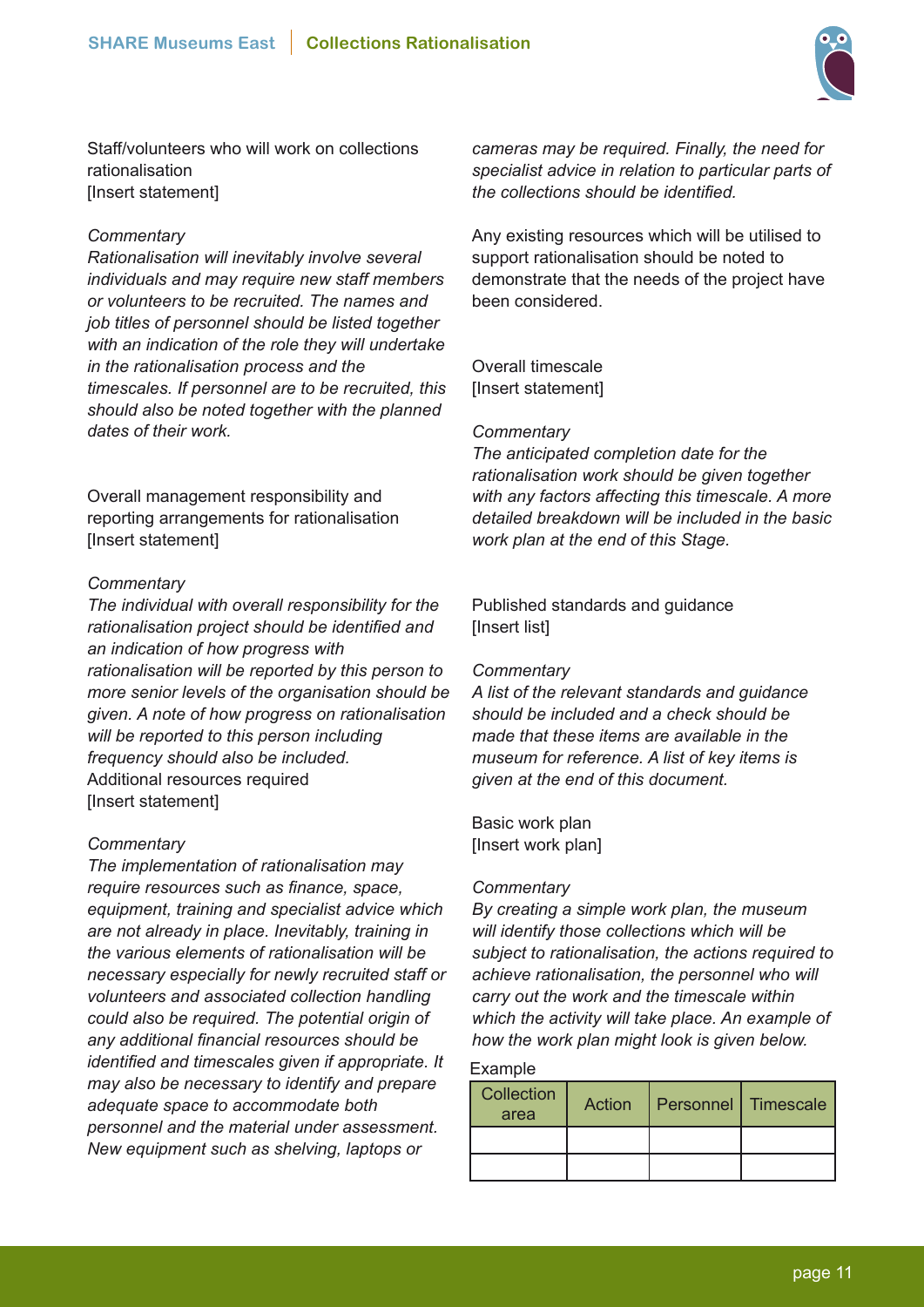

*The work plan could become the basis of a more detailed rationalisation implementation plan which could be created after rationalisation has been tested on a small group of material (see Stage 3)*

# **Stage 3 Implementing Collections Rationalisation**

Testing the implementation process Before rationalisation is formally implemented, it will be tested on a small group of material and the process will be refined as appropriate. [Insert statement]

# *Commentary*

*The statement should briefly identify:*

- *• the material on which the test will be made and the reasons for its selection*
- *• the timescale for the test period*
- *• the personnel participating in the work*

*Testing should include using the assessment form and the consideration of decisions on rationalisation options. Depending on the type of material, other elements of implementation could be covered such as ethical and legal matters.*

Communication and consultation Communication and consultation both inside and outside the museum will take place throughout the rationalisation process. [Insert statement on plans and potential action]

# *Commentary*

*Collections rationalisation can become a sensitive area of activity for museums. To avoid the consequences of misleading and inaccurate information being circulated, it is crucial that consultation and communication are planned to take place throughout the rationalisation process. Research on disposal published by the MA in 2007 (A public consultation on museum disposal) provides useful information on probable public reactions and suggests how consultation could be approached.*

*Key issues to be examined when preparing the statement include:*

# *Purpose*

- *• to demonstrate openness about the process*
- *• to be a mechanism for advocacy for the museum*
- *• to provide understanding of the process*
- *• to seek views both within and outside the museum*
- *• to provide a channel for involvement in the process*

## *Who*

*Consultation and communication should involve* 

- *• staff /volunteers /Friends /groups /funders / donors /stakeholders /special interest groups /media*
- *• expert advisers*

## *Content*

- *• consistent with the principles of rationalisation and the rationalisation plan*
- *• appropriate to the audience*
- *• focus on the motivation and public benefits indentified in Stage 1*
- *• include information about the process and the evidence emerging from the consultation itself*

# *How*

*Methods which should be appropriate to the intended audience might include: open meetings /correspondence /press releases / museum website/newsletters / formal and informal presentations /exhibitions-physical and virtual /events and activities.*

*The resulting feedback can be collected and used to inform future consultation and communication activities.*

Implementation of rationalisation will follow the process in the Museum Accreditation standard and the MA's Disposal Toolkit but allow for differences in the case of options such as loans and handling material.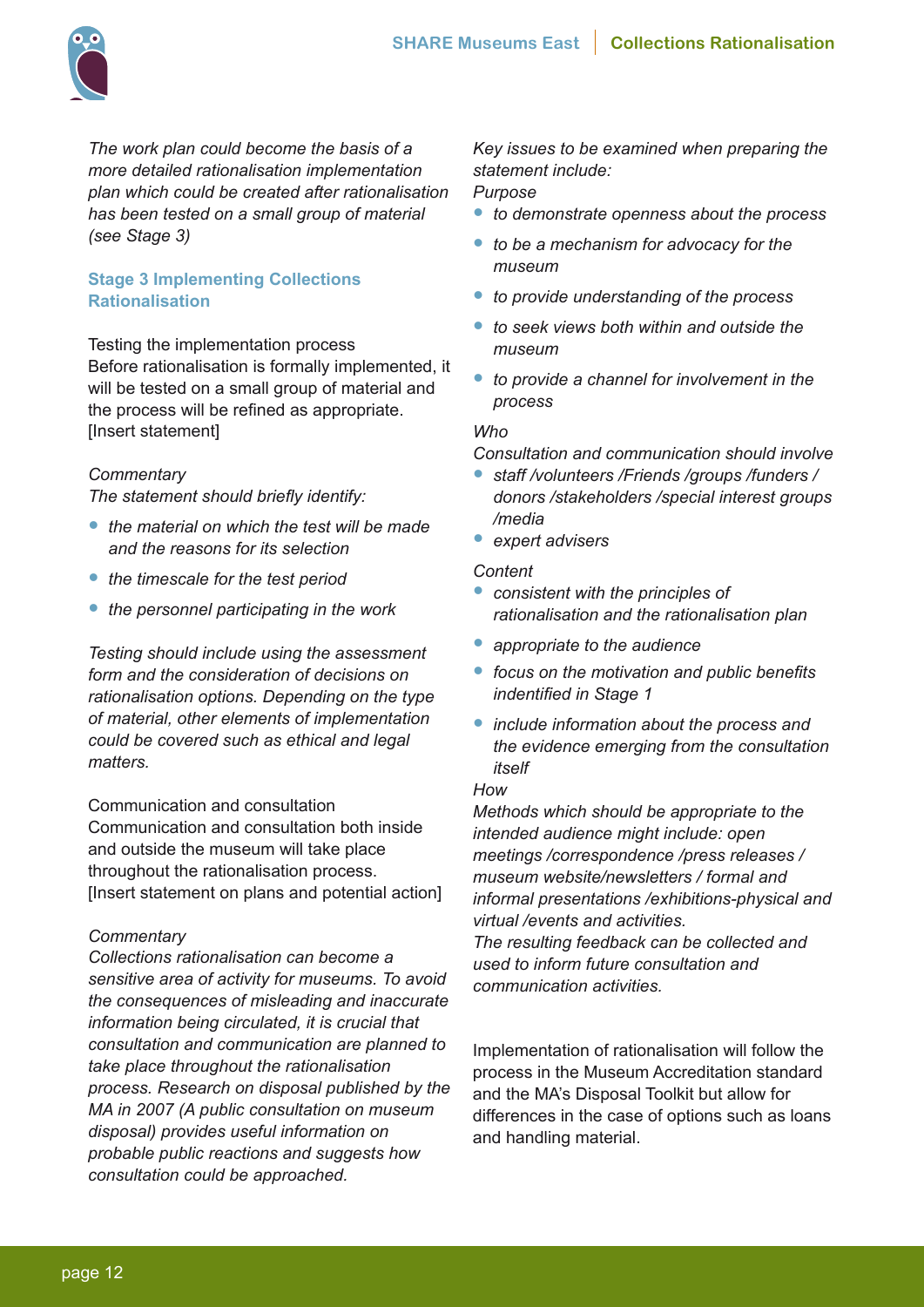

Main steps in implementation:

- **a** Assessment of items including additional research and specialist advice
- **b** Checking ethical and legal considerations
- **c** Selection of items
- **d** Deciding on a specific rationalisation option
- **e** Taking formal decisions on rationalisation
- **f** Seeking a new owner if necessary
- **g** Confirming new arrangements or reevaluating options for rationalisation

# *Commentary*

*Brief further details on each of the steps a-g should be inserted including indentifying who is responsible for the task, the process to be used and any associated issues of particular significance for the museum such as complex ethical or legal matters. Recent research published by the Collections Trust (Collections and Governance: a practical guide 2011) highlights legal issues concerning ownership and disposal under various governance arrangements.*

[Attach a copy of the disposal flowchart from Disposal Toolkit, 2008]

#### *Commentary*

*The MA's Disposal flowchart provides outline of the process for the permanent disposal of an item. A different process will take place when other rationalisation options are followed for example the return of loans in.*

# **Stage 4 Post-rationalisation action**

Amend museum's plans, policies and processes as necessary. Evaluate the implementation of collections rationalisation.

[Insert statement to confirm that both actions will take place]

## *Commentary*

*Undertaking rationalisation may highlight the need to amend plans, policies as well as collections care and management processes with the aim of ensuring consistency across the board and avoiding confusion. Such amendments should also aim to avoid repeating the actions which prompted in the need for rationalisation. Any changes should be properly authorised and be communicated to staff and volunteers. The timing for the review of plans and policies may mean that amendments arising from rationalisation work may take place during the process rather than after rationalisation has been completed. A formal evaluation of the rationalisation process will inform any future rationalisation exercises.*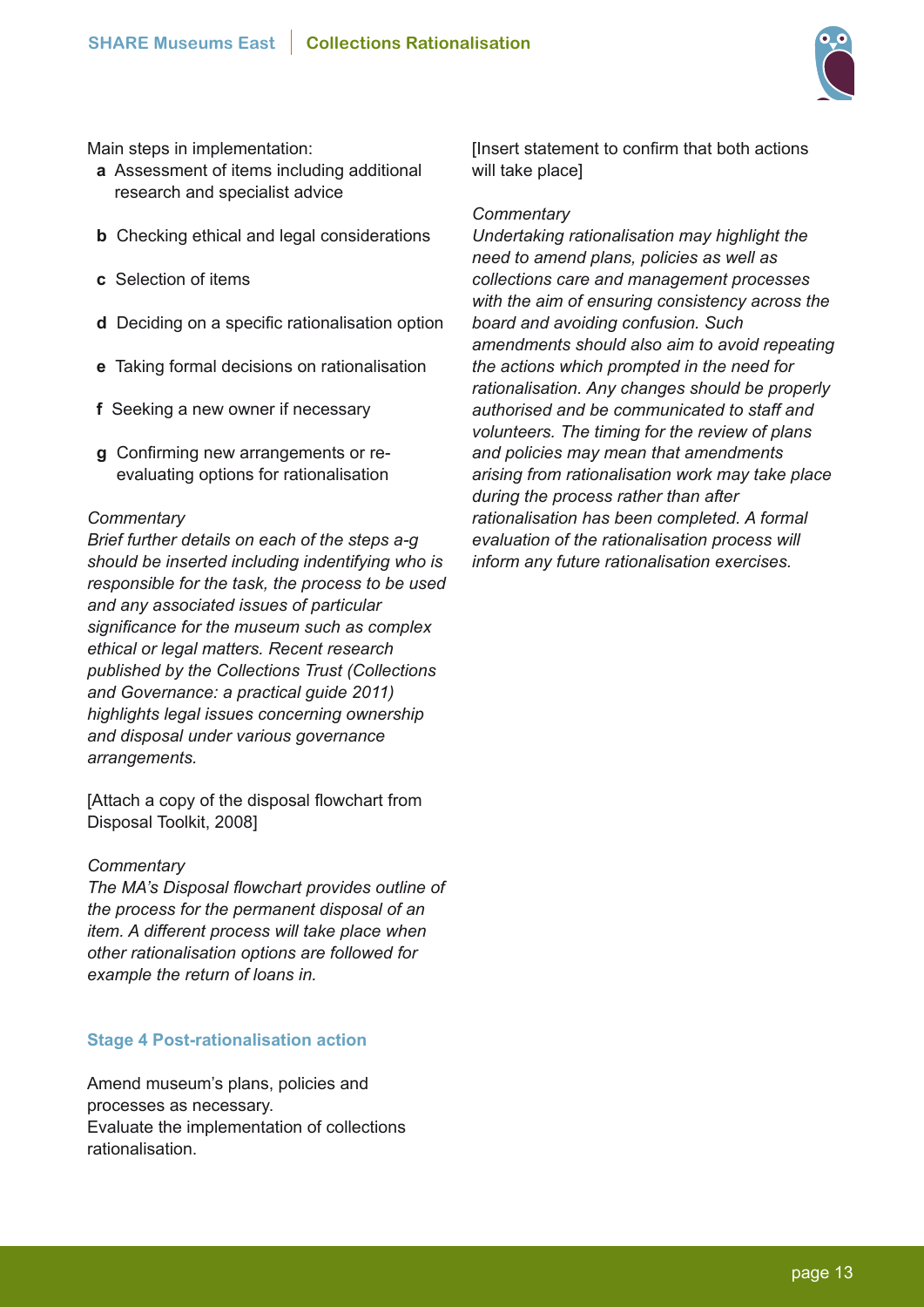

# **Part 3 - Case studies**

Each museum partner began the project from differing positions and with a specific range of motivations in relation to rationalisation although some common themes emerged such as the need to review collections as a result of a recent or planned move and pressures on storage space. As part of the project, Renaissance East of England provided grants of up to £1000 to enable progress to be made with rationalisation planning or implementation.

#### **Bishop's Stortford Museum**

The present museum site had been created from the merger of two museums holding two very different collections and with separate documentation procedures. Following the move, a collection inventory had taken place over the past few years. In addition, it had been necessary to reassess storage arrangements after the demolition of one store. The museum now aimed to use the rationalisation process to assess the collections in the light of the mission statement and consider a more focused approach to acquisitions. A formal plan and a statement of principles would also assist in briefing the trustees on the rationalisation process.

Renaissance East of England project grant The grant would be used to support implementation of the testing stage in two ways. One part would cover the cost of additional days for the part-time museum assistant who would oversee this work. Training volunteers to continue rationalisation beyond the pilot stage would be included in the extra time. The second part would support the museum's communication initiative: fees for the creation of a set of professional photographs to document the pilot stage would form the basis of an online exhibition.

# **North Hertfordshire Museums Service**

The impetus to take forward collections rationalisation was provided by the planned move of both existing museums to a single site. As part of this work, the potential of the collections to contribute to the work of the service was under review. At the same time, the service was aiming to improve the care and management of collections held in store. It was also the case that sustainability issues now had to be considered. A display which successfully engaged visitors with collection management challenges had been set up at one museum site.

Renaissance East of England project grant Improving access for staff to material held in store with the aim of facilitating the assessment of the collections' potential was a priority. The grant was therefore used to purchase a range of equipment to improve access including an hydraulic platform and a stair climber.

## **Peterborough Museum and Art Gallery**

A major refurbishment of the site including the displays which resulted in a period of closure to the public had provided an opportunity to give priority to rationalisation. At this time, the importance of using all the collections more effectively chimed with the development of a rationalisation policy and plan. There was a particular need to obtain specialist advice on the potential uses of the important archaeological collection.

Renaissance East of England project grant The grant was required to support the delivery of two current priorities linked to rationalisation: the creation of an assessment framework for the geology, natural history, archaeology and social history collections to provide a greater understanding of appropriate rationalisation options and the preparation of a grant application to undertake a strategic review of the museum's collections. The intended outcome would benefit the public by increasing the percentage of collection which could be included in temporary and touring exhibitions and in the educational handling collection.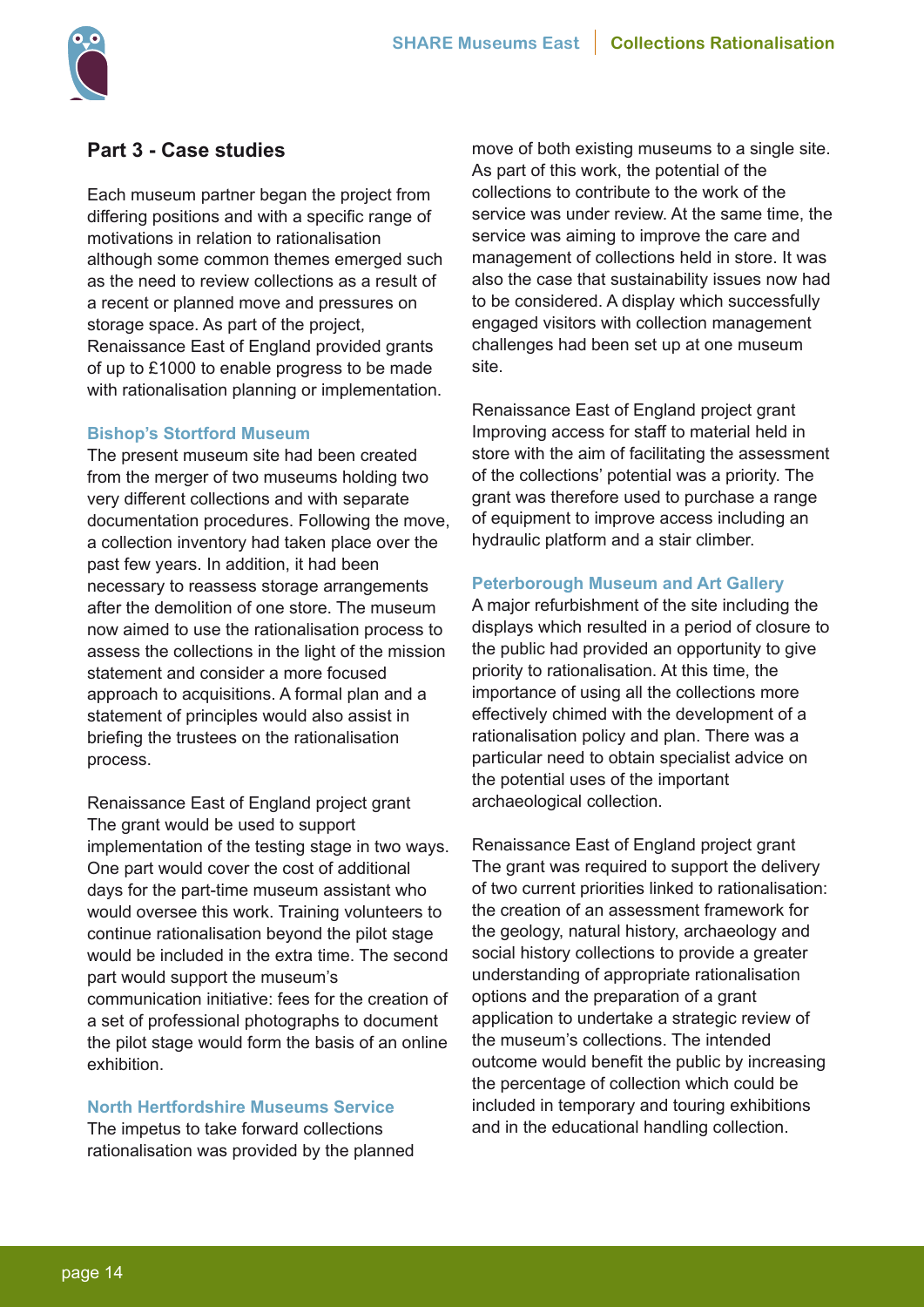

## **Scott Polar Museum**

The museum had recent completed a successful refurbishment of the displays and completely refitted and reorganised the stores. As part of this, work a collection inventory had taken place which revealed items which appeared to have become detached from their documentation. It was intended that rationalisation would help to reveal the potential of this material to contribute to the museum's mission.

Renaissance East of England project grant The grant would cover the costs of employing a new part time assistant for a short period to reveal any documentation and data held by the museum and the institute relating to the provenance of the decontextualised items. This work would support the testing of the rationalisation process including the assessment forms, timing and costs as well as forming the basis for deciding on possible rationalisation options.

# **Southend Museums Service**

A successful rationalisation project relating to the radio collection had already taken place. The museum now planned to address the social history and natural history collections held in stores which could not currently provide the access needed for staff to assess the potential of this material. Improvements to the care and management of the collections and the need for a review of the collecting policy and acquisition practice were also motivating factors.

Renaissance East of England project grant The rationalisation plan identified the need to improve current storage conditions as one of the key motives for rationalisation. This action would support the long-term preservation of the collections for the benefit of current and future users. To achieve this aim, Southend Museums requested additional packing materials for the social history material and specialist storage furniture for the natural history collection.

#### **Welwyn Hatfield Museum Service**

With advice from an external specialist some rationalisation of the archaeology collection had already taken place but more remained to be done. An ongoing collections audit had already revealed a range of stored items without sufficient information for their potential to be understood and the need for more effective use of the storage areas had also been identified. It was anticipated that good practice procedures for rationalisation which could be relevant to a broad range of material would be created and that the museum's approach to acquisition could be clarified.



Renaissance East of England project grant This service combined the testing the rationalisation process with the ongoing collections audit with the aim of benefitting the public by improving the quality and care of the collections. An earlier collections care grant was used to upgrade packing and conservation materials so that the care of collections was improved as the audit took place. The testing of rationalisation implementation was to be carried out by existing volunteers already experienced in audit work and given extra training in using the assessment form.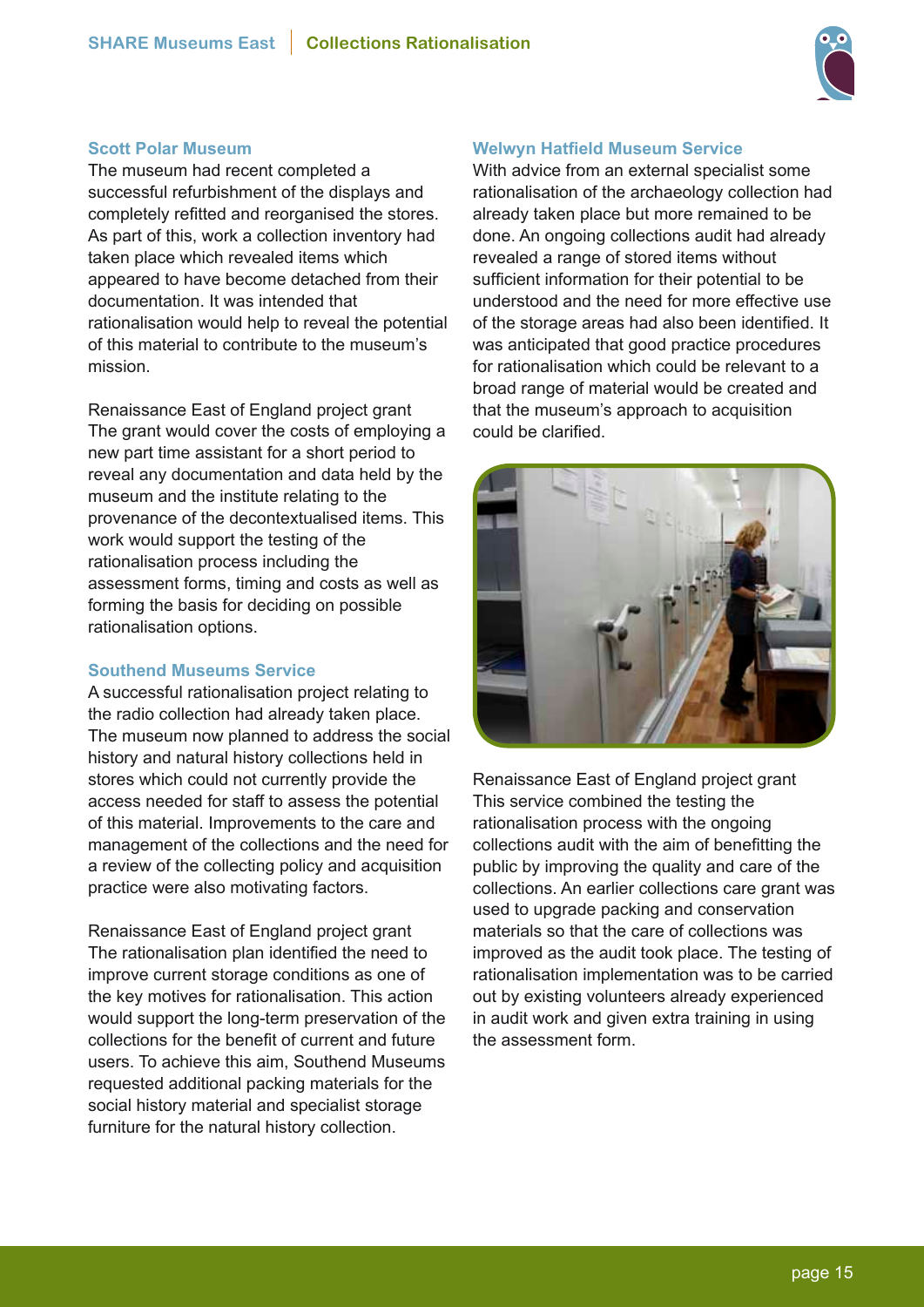

# **Challenges and solutions**

Most museums will never have formally undertaken collections rationalisation. In these circumstances, creating a plan and understanding the contribution it could make to the museum's mission may present many challenges both to the culture of the organisation and to the individuals involved. All the museum partners participating in the Renaissance East of England project created a principles statement and a rationalisation plan using the templates given in this document and some began work on testing the implementation process before the end of the project. A range of the challenges experienced by the museum partners together with the solutions which emerged during the project are outlined below.

# **Challenge: understanding the value of having a collections rationalisation plan**

## **Solutions**

Recognise that the plan provides a robust written process which reduces the operational and management difficulties of rationalisation. By breaking rationalisation work into manageable elements, the plan helps to make the process less daunting. Rationalisation can boost morale in the museum as the potential for using the

collections more effectively begins to emerge. Writing the plan can provide the impetus to seek grants for additional resources to carry out rationalisation.



Having to describe how collections can be used positively to benefit the public has clarified this function for staff.

The active roles which the Acquisition and Disposal Policy and the Forward Plan can have in supporting and developing the use of collections is now better appreciated.

# **Challenge: allowing enough time for the creation of the plan**

## **Solutions**

Be aware that it is not possible to write the plan in 'spare time.' Make sure this activity is formally recognised as part of the work schedules of those involved. This will ensure that time is allocated for the task and that colleagues are aware that this work is taking place.

Competing priories should not be used as a reason to delay writing the plan; whatever year is chosen, there is likely to be another significant project taking place. Allow time to:

- think about rationalisation, collect information and assemble relevant documents
- benefit from the expertise and knowledge of colleagues who may not be directly involved
- report back and/or discuss progress during routine meetings
- organise special meetings to discuss progress if necessary
- undertake advocacy at more senior management levels on the need for a plan, for time to create it and time to implement rationalisation
- draft and redraft the plan
- review the content of the plan including timescales if needed during the testing stage and during rationalisation itself, if necessary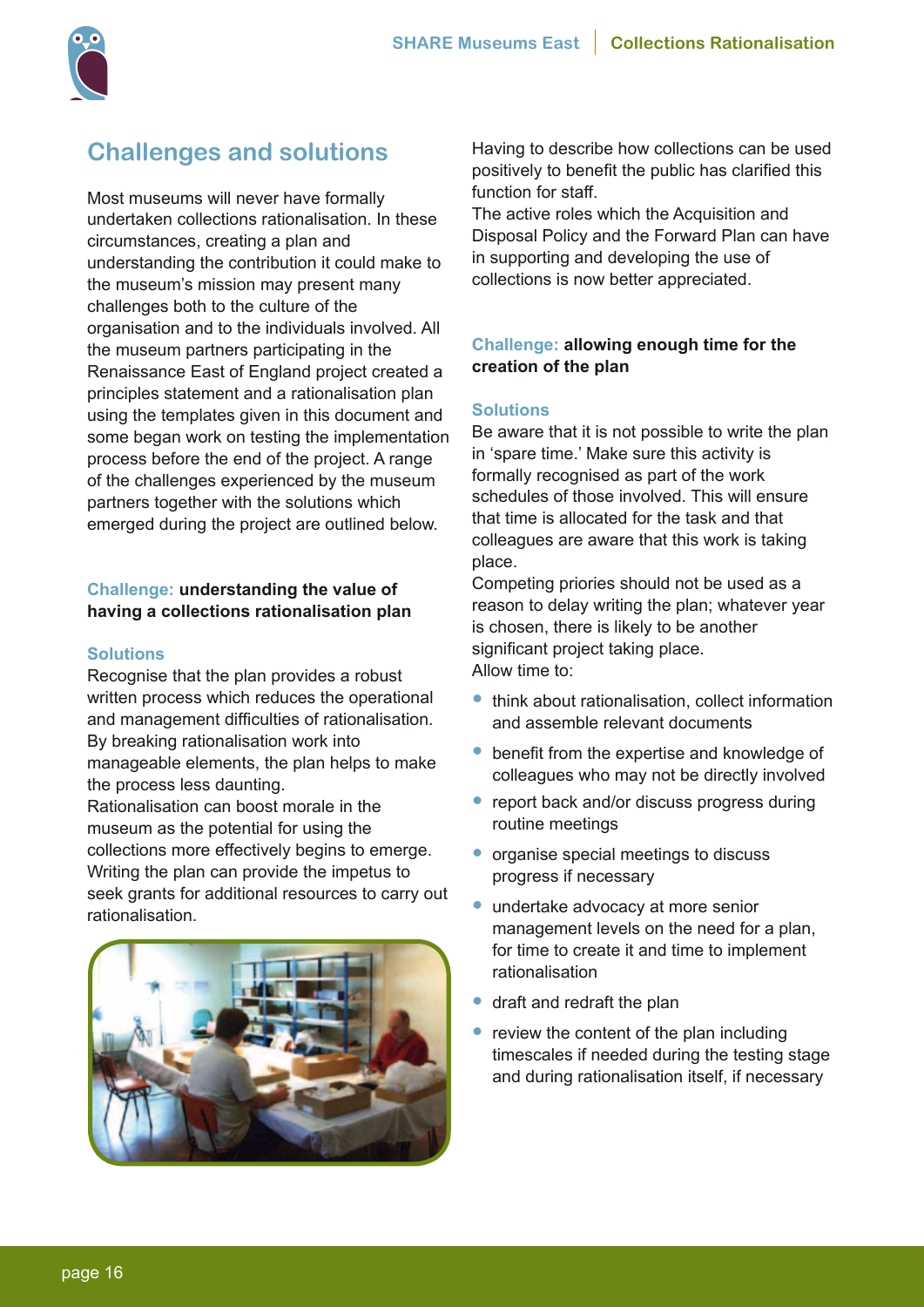

**Challenge: ensuring the public benefit outcomes of rationalisation have been clearly identified and are understandable to others**

# **Solution**

It helps to focus on the benefits to the public of releasing the potential of collections such as:

- the increase in knowledge about collections as they become more accessible to staff and researchers will resulting in items having greater potential to contribute to displays and to be available for handling sessions
- better use of public funding can be demonstrated as storage space is released by transferring items to other museums were they can make be used more effectively
- public understanding of the museum's role can be broadened by organising a public debate which could include asking the public to give reasons for the items they might consider for rationalisation in the light of the collection plan.

By being proactive in offering stories on public benefits to the media, the museum's views are made clear and misunderstandings are avoided.

It is particularly important to ensure that the wording of the plan clearly links rationalisation to positive outcomes for the public. Rationalisation can be a means of demonstrating good collection care and management practices to the Board or to

external stakeholders. Ensure all staff and volunteers in the museum

can understand the public benefits motivation for rationalisation.

# **Challenge: addressing legal and ethical issues**

# **Solutions**

Seek expert help and establish sources of advice but be aware that there is no single source which indentifies legislation affecting all museum collections.

Recognise legal liabilities; don't ignore legal issues and hope they will go away. Expect the unexpected when investigating the legal and ethical position.

Undertaking due diligence is essential. Obtain evidence on the legal and ethical position rather than accepting verbal assurances that it has been dealt with or is not relevant.

Be specific in each case rather than generalising across a collection.

Ensure the conditions attached to bequests, gifts and loans are investigated.

Devise criteria such as the length of time since the donation when deciding how and when to inform donors about rationalisation.

Understand that relationships with donors might need a lot of work and should be pursued pragmatically.

Be polite but firm in dealing with people with a vested interest such as special interest groups, former members of staff and external stakeholders who may not at first understand the rationalisation plan.

Ensure the rationalisation decisions and the decision-making processes are fully documented.

# **Challenge: creating an effective basic work plan with timescales**

# **Solutions**

Accept that the work plan is necessary to provide a focus and guide for the implementation process.

Rationalisation must be seen as a discreet function not just an 'as and when' activity. Ensure that the objectives are SMART (Specific /Measurable / Attainable /Relevant /Timely). Avoid both vagueness and inflexibility in the work plan.

Regard the work plan as flexible so that it can be amended to allow for unexpected developments.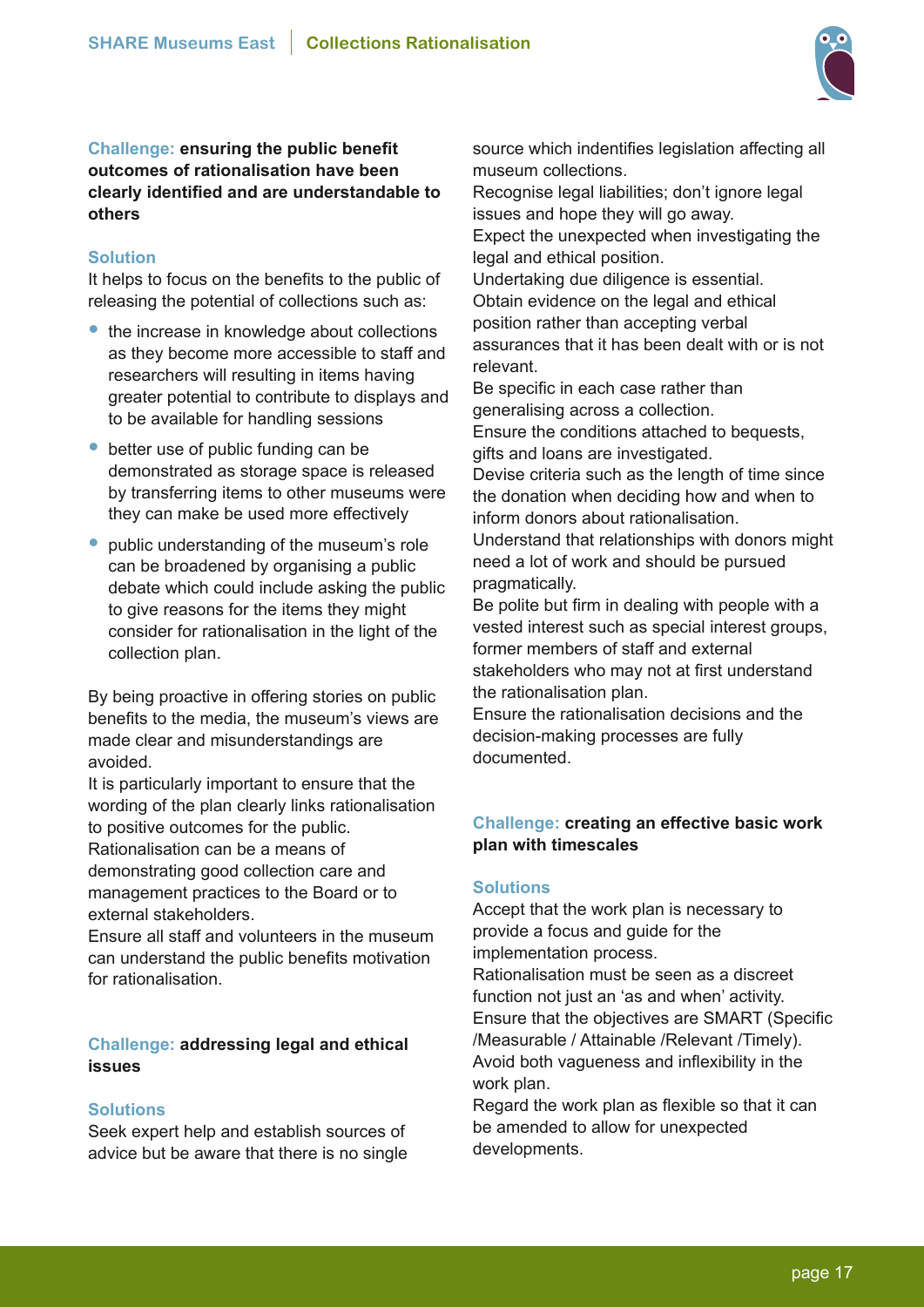

Avoid underestimating the time needed to implement rationalisation - for most museums this work will take years rather than months Accept that the most appropriate rationalisation option may change during the process as new information emerges.

# **Challenge: communication and consultation**

# **Solutions**

Accept that communication and consultation should be characterised by openness and transparency.

The focus in both areas should be on the rationalisation process not personal opinions. Be prepared for a lack of public awareness of rationalisation issues and process.

Be confident about explaining the motivation and benefits to the public.

Ensure that the type of communication is appropriate to intended recipients; not everyone you wish to contact may use social media for example.

Use Friends groups as advocates for rationalisation both within the museum and externally.

Explain what is happening to all staff and volunteers.

Be proactive in approaching the media and be aware of its power and that of public opinion. Use people with appropriate skills when

communicating on rationalisation matters.

When relevant skills are lacking in the museum should be ready to use external expertise such as the council media team.

# **Challenge: identifying the criteria for rationalisation and creating assessment forms**

# **Solutions**

Take an objective approach to choosing the criteria; they should not be biased towards personal views of the collection.

Ensure that those involved are familiar with the

wording of the acquisition and disposal policy and that the criteria fit with the policy. Keep the assessment form as simple as possible to help achieve consistency and objectivity.

It is useful to include levels for all criteria to show how far each has been met.

Remember to include criteria linked to Health and Safety matters and to potential uses such as handling or spares parts.

Those selecting items can use the assessment score as an indicator for potential rationalisation rather than the final answer.

Consider whether a computerised or paper assessment process is preferable for those doing the assessments.

Revise the criteria and forms if necessary in the light of testing rationalisation implementation.

# **Challenge: testing the rationalisation process**

# **Solutions**

Be clear why you are selecting material for testing; is it representative of the collection to be rationalised or a group with its own particular problems?

Give clear instructions and training to staff and volunteers.

Inform any staff and volunteers not involved what is happening.

Held regular meeting to give feedback and check the results of testing process.

Use the test to obtain an overview of the time need to complete the assessment stage.

Accept that not all the problems revealed by testing will be resolved immediately.

Allow sufficient time for the testing process to take place.

Avoid becoming disheartened if the testing process is inconclusive; consider revising the process.

Ensure the testing process is well documented.